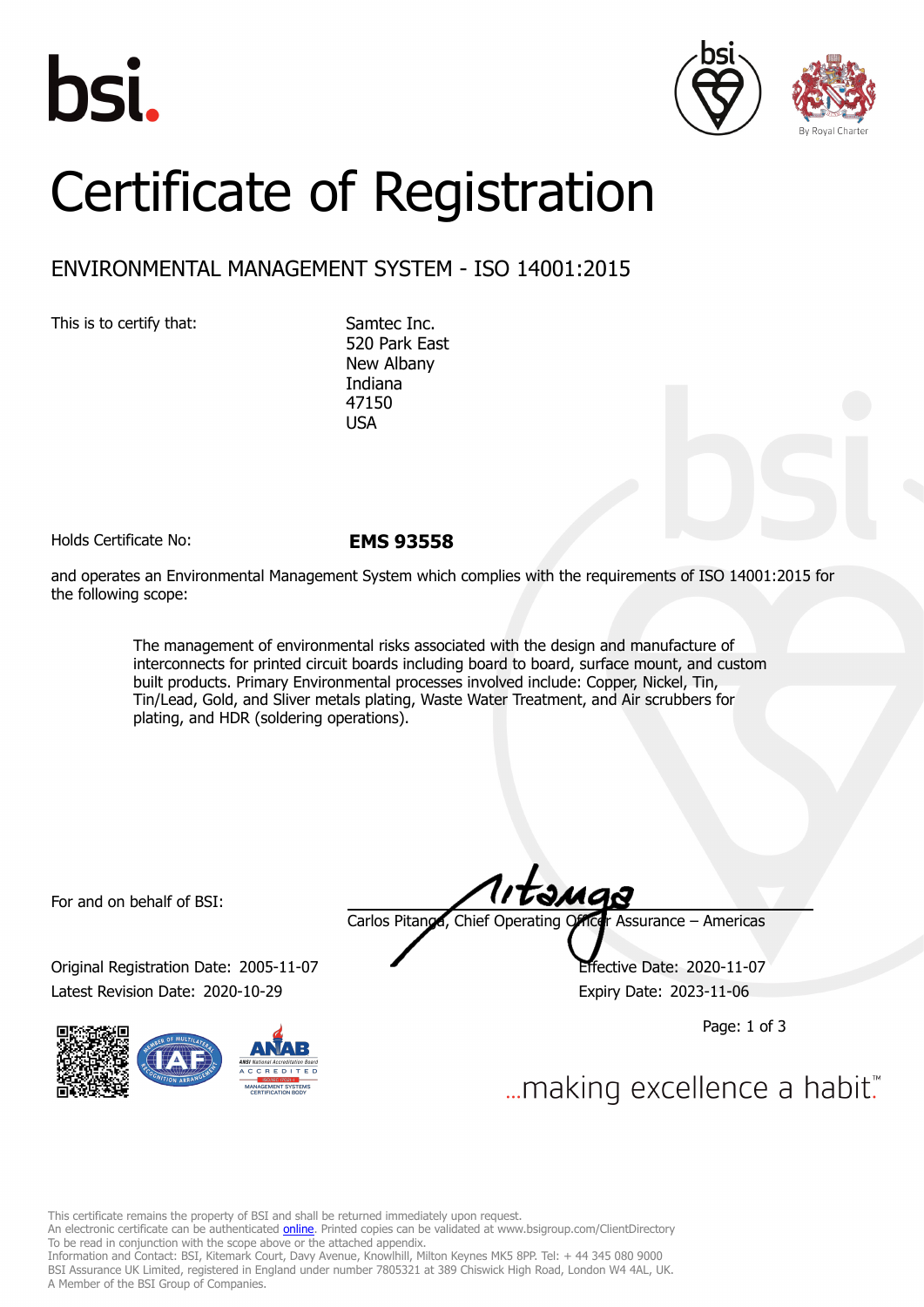## Certificate No: **EMS 93558**

| Location                                                                                                                                                                 | <b>Registered Activities</b>                                                                                                                                                                                                                                                                                                                                                                                    |
|--------------------------------------------------------------------------------------------------------------------------------------------------------------------------|-----------------------------------------------------------------------------------------------------------------------------------------------------------------------------------------------------------------------------------------------------------------------------------------------------------------------------------------------------------------------------------------------------------------|
| Samtec Interconnect Assembly SIA<br>Costa Rica<br>Zona Franca Grupo Zeta<br>5 Km Oeste del Aeropuerto Juan Santa Maria<br>Montecillos, Alajuela<br>Costa Rica            | The management of environmental risks associated with the<br>manufacture of interconnects for printed circuit boards<br>including board to board, surface mount, micro custom built,<br>HDR and Cable products.                                                                                                                                                                                                 |
| Samtec Electronics (Hui Zhou) Co., Ltd.<br>Huangxi Industrial Park<br>Shiwan Town<br><b>Boluo Country</b><br>Huizhou<br>Guangdong<br>516127<br>China                     | The environmental risks associated with the manufacture of<br>electronic connectors.                                                                                                                                                                                                                                                                                                                            |
| Samtec Asia Pacific (M) Sdn Bhd<br>No.2, Jalan SiLC 2/1 PTD# 182045<br>Kawasan Perindustrian SiLC<br><b>Iskandar Puteri</b><br>Johor Bahru<br>Johor<br>79200<br>Malaysia | The management of environmental risks associated with the<br>manufacture of interconnects for printed circuit boards<br>including board to board, surface mount, and custom built<br>products.                                                                                                                                                                                                                  |
| Samtec Inc.<br>520 Park East<br>New Albany<br>Indiana<br>47150<br><b>USA</b>                                                                                             | The management of environmental risks associated with the<br>manufacture of interconnects for printed circuit boards<br>including board to board, surface mount, and custom built<br>products. Primary Environmental processes involved include:<br>Copper, Nickel, Tin, Tin/Lead, Gold, and Sliver metals plating,<br>Waste Water Treatment, and Air scrubbers for plating, and<br>HDR (soldering operations). |
| Samtec Inc.<br>Corporate Oversight<br>520 Park East Boulevard<br>New Albany<br>Indiana<br>47150<br><b>USA</b>                                                            | Management and oversight of the Environmental<br>Management System.                                                                                                                                                                                                                                                                                                                                             |

Original Registration Date: 2005-11-07 Effective Date: 2020-11-07 Latest Revision Date: 2020-10-29 Expiry Date: 2023-11-06

Page: 2 of 3

This certificate remains the property of BSI and shall be returned immediately upon request. An electronic certificate can be authenticated <u>[online](https://pgplus.bsigroup.com/CertificateValidation/CertificateValidator.aspx?CertificateNumber=EMS+93558&ReIssueDate=29%2f10%2f2020&Template=inc)</u>. Printed copies can be validated at www.bsigroup.com/ClientDirectory To be read in conjunction with the scope above or the attached appendix. Information and Contact: BSI, Kitemark Court, Davy Avenue, Knowlhill, Milton Keynes MK5 8PP. Tel: + 44 345 080 9000 BSI Assurance UK Limited, registered in England under number 7805321 at 389 Chiswick High Road, London W4 4AL, UK. A Member of the BSI Group of Companies.